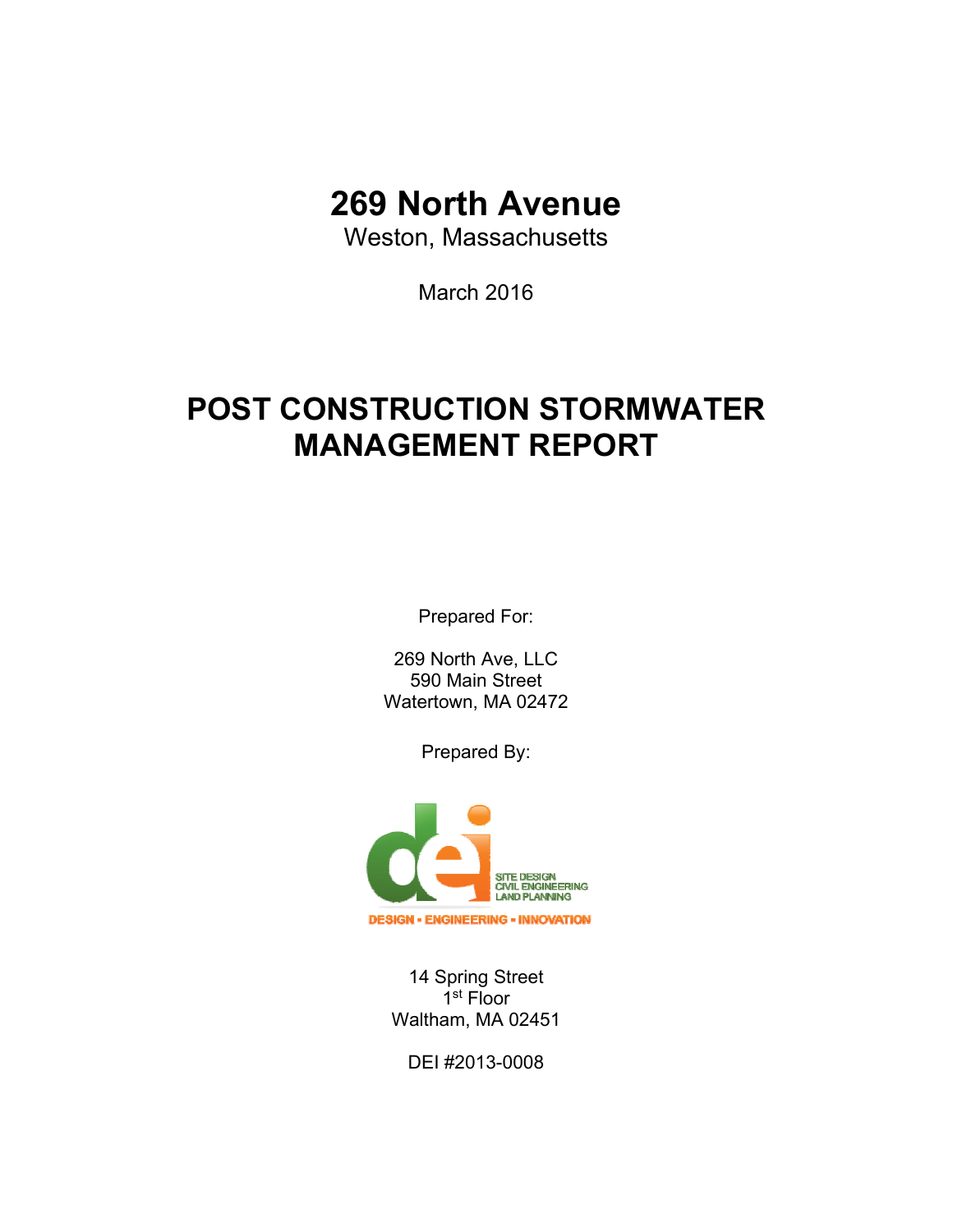# TABLE OF CONTENTS **PAGE NO.**

| 1.0                | <b>Project Overview</b>                                  |        |  |
|--------------------|----------------------------------------------------------|--------|--|
| 2.0                | Design Objective and Methodology                         | 3      |  |
| 3.0                | Storm Water Management                                   | 4      |  |
| 4.0                | Conclusions                                              | 6      |  |
|                    | <b>LIST OF TABLES</b>                                    |        |  |
| Table 1<br>Table 2 | Type III - 24-Hour Rainfall<br><b>Surface Comparison</b> | 4<br>4 |  |

| $1$ uviv $2$ | <u>Uunuvu Uunnunuvn</u>  |  |
|--------------|--------------------------|--|
| Table 3      | <b>Peak Runoff Rates</b> |  |

# **LIST OF FIGURES**

| Figure 1 | <b>Location Map</b>                       |
|----------|-------------------------------------------|
| Figure 2 | <b>Existing Conditions Watershed Plan</b> |
| Figure 3 | <b>Proposed Conditions Watershed Plan</b> |

# **LIST OF APPENDICES**

| Appendix A | <b>Pre and Post Development Calculations</b>    |
|------------|-------------------------------------------------|
| Appendix B | <b>Middlesex County Soil Survey Information</b> |
|            | Deep Hole and Perc Test Results                 |
| Appendix C | <b>TSS Removal Calculations</b>                 |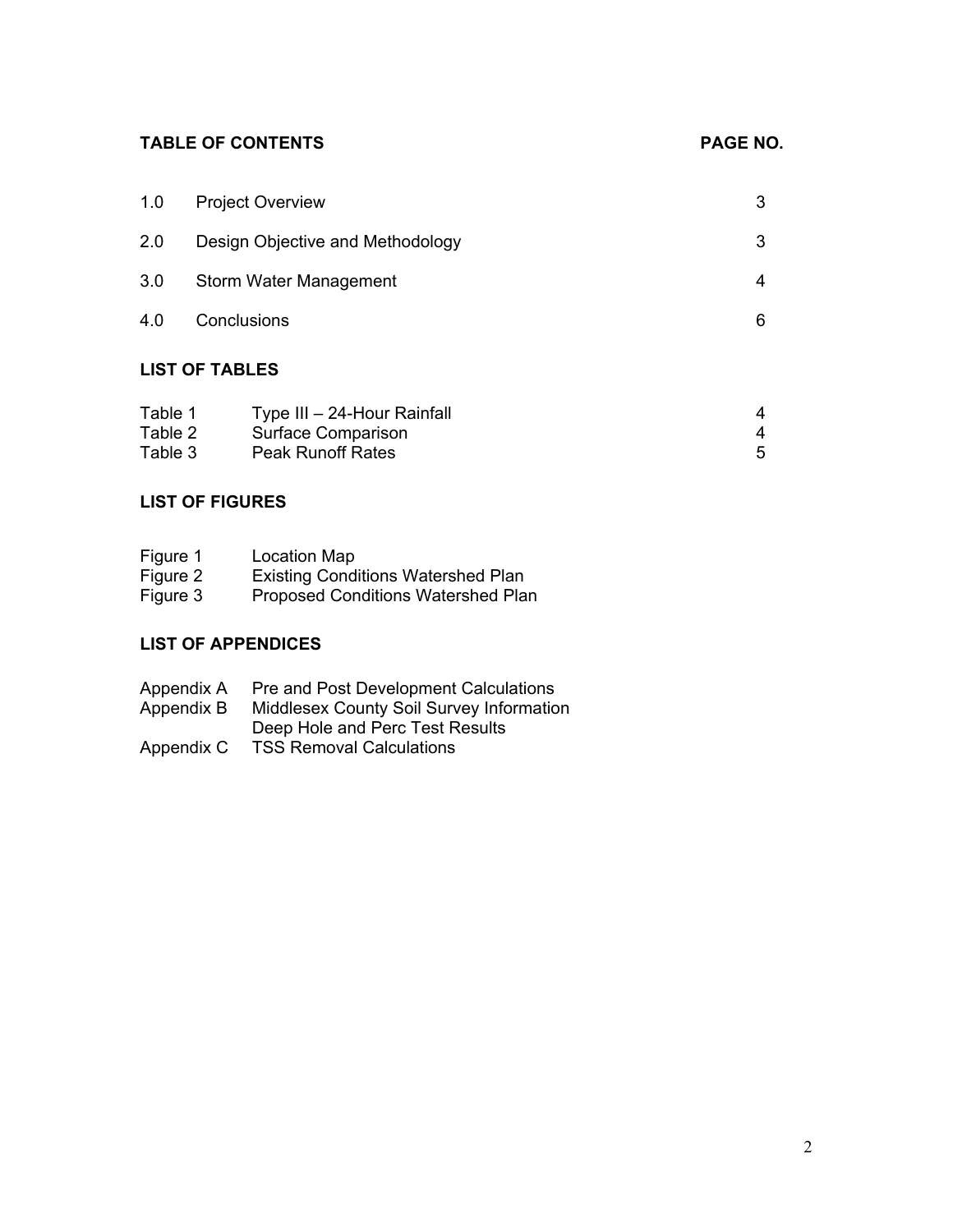#### **1.0 PROJECT OVERVIEW**

The Applicant plans to develop a multi-family, affordable housing project under chapter 40B at 269 North Avenue, a 1.46-acre parcel of land abutting North Avenue or Route 117 (the "Property"). The proposed project includes three buildings and associated driveway, parking and utilities for 8 apartment units and 8 townhouse units with a total of 32 bedrooms. The project includes two septic systems to serve the dwellings, a stormwater management system consisting of a closed pipe network and underground retention systems and the required utilities to serve the project.

Several years ago, a multi-family residential dwelling and separate garage/barn were located on the Property. All of the buildings were destroyed by fire. The proposed project calls for the redevelopment of the lot.

### **2.0 DESIGN OBJECTIVE AND METHODOLOGY**

The proposed drainage design is based on the requirements and standards of the Massachusetts Department of Environmental Protection's ("DEP") "Massachusetts Stormwater Handbook" (the "Handbook"). The Weston Stormwater and Erosion Control Bylaw and the Weston Stormwater and Erosion Control Regulations are local regulations that do not apply to this project under chapter 40B.The project complies with the Handbook's Standards as follows:

Standard #1 – No new stormwater conveyances (e.g. outfalls) may discharge untreated stormwater directly to or cause erosion in wetlands or waters of the Commonwealth.

The project does not propose any new stormwater outfalls to wetlands or waterways.

Standard #2 – Stormwater management systems shall be designed so that post-development peak discharge rates do not exceed pre-development peak discharge rates. This Standard may be waived for discharges to land subject to coastal storm flowage as defined in 310 CMR 10.04.

For the relevant watershed, the total peak rate of runoff for the 2, 10, 25, and 100-year storm events was modeled. To mitigate the peak rate of runoff, the system was designed to match the predevelopment peak discharge rates to the post-developed peak discharge rates. The models show that, in fact, the post-development peak discharge rate will be less than pre-development rate for the watershed thereby negating the adverse drainage impacts to the abutting properties and North Avenue under existing conditions.

Standard #3 - Loss of annual recharge to groundwater shall be eliminated or minimized through the use of infiltration measures including environmentally sensitive site design, low impact development techniques, stormwater best management practices, and good operation and maintenance.

Loss of annual recharge to groundwater has been minimized all of the stormwater mitigation measures proposed for the project provide for infiltration.

Standard #4 **-** Stormwater management systems shall be designed to remove 80% of the average annual post-construction load of Total Suspended Solids (TSS).

The system has been designed to provide greater than the required TSS removal. Calculations are provided in this report.

Standard #5 - For land uses with higher potential pollutant loads, source control and pollution prevention shall be implemented in accordance with the Massachusetts Stormwater Handbook to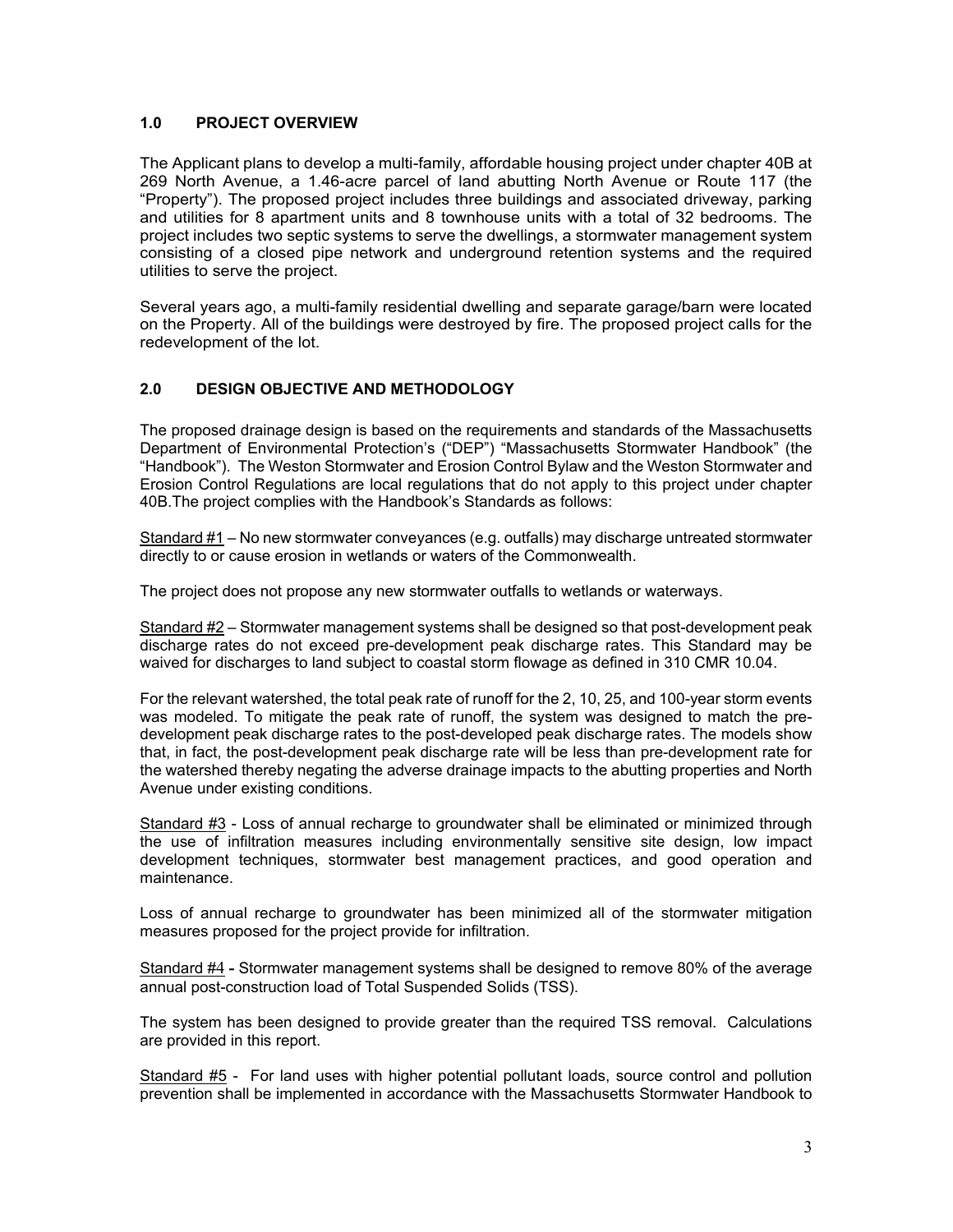eliminate or reduce the discharge of stormwater runoff from such land uses to the maximum extent practicable.

This project is not considered a higher potential pollutant load and this standard does not apply.

Standard #6 - Stormwater discharges within the Zone II or Interim Wellhead Protection Area of a public water supply, and stormwater discharges near or to any other critical area, require the use of the specific source control and pollution prevention measures…..

This project is not located within a Zone II or Interim Wellhead Protection Area and this standard does not apply.

Standard #7 - A redevelopment project is required to meet the following Stormwater Management Standards only to the maximum extent practicable.

Although a portion of the property was previously developed with a residential home the project has not been designed as a re-development.

Standard #8 - A plan to control construction-related impacts including erosion, sedimentation and other pollutant sources during construction and land disturbance activities (construction period erosion, sedimentation, and pollution prevention plan) shall be developed and implemented.

A plan compliant with National Pollution Discharge Elimination Systems, (NPDES) will be prepared before the commencement of construction. The contractor and the developer will both be responsible for implementing this plan. The contractor has not been selected at this time. This permit will be applied for and submitted to the approving authority prior to construction.

Standard #9 - A long-term operation and maintenance plan shall be developed and implemented to ensure that stormwater management systems function as designed.

An operation and maintenance plan has been included with this report.

Standard #10 - All illicit discharges to the stormwater management system are prohibited.

The project does not propose any illicit discharges

#### **DESIGN CRITERIA**

The Natural Resources Conservation Services ("NRCS"), formerly the Soil Conservation Service ("SCS"), Technical Releases number 20 and 55 (TR-20 and TR-55), were used in the HydroCAD<sup>®</sup> computer software program to model the hydrology of the watershed. This program was used to calculate existing and proposed conditions.

Design criteria included the following:

- The stormwater management system is designed for the 2, 10, 25, and 100-year storm event using HydroCAD®, a TR-20 and TR-55 based hydrologic software program.
- Post-development peak discharge rates will not exceed pre-development peak discharge rates for the 2, 10, 25, and 100-year storm events.
- Times of Concentration ("Tc") were arrived at using TR-55 methodologies. Sheet flow lengths of 75-feet maximum were used, as appropriate for the Northeast. Minimum Tc is five minutes.
- Group A and B soils were assumed, in accordance with the USDA-Natural Resources Conservation Service (NRCS) Custom Web Soil Survey for Middlesex County, Massachusetts, (See Appendix B –Soil Survey).
- The proposed drainage system provides infiltration opportunity through the proposed stormwater system.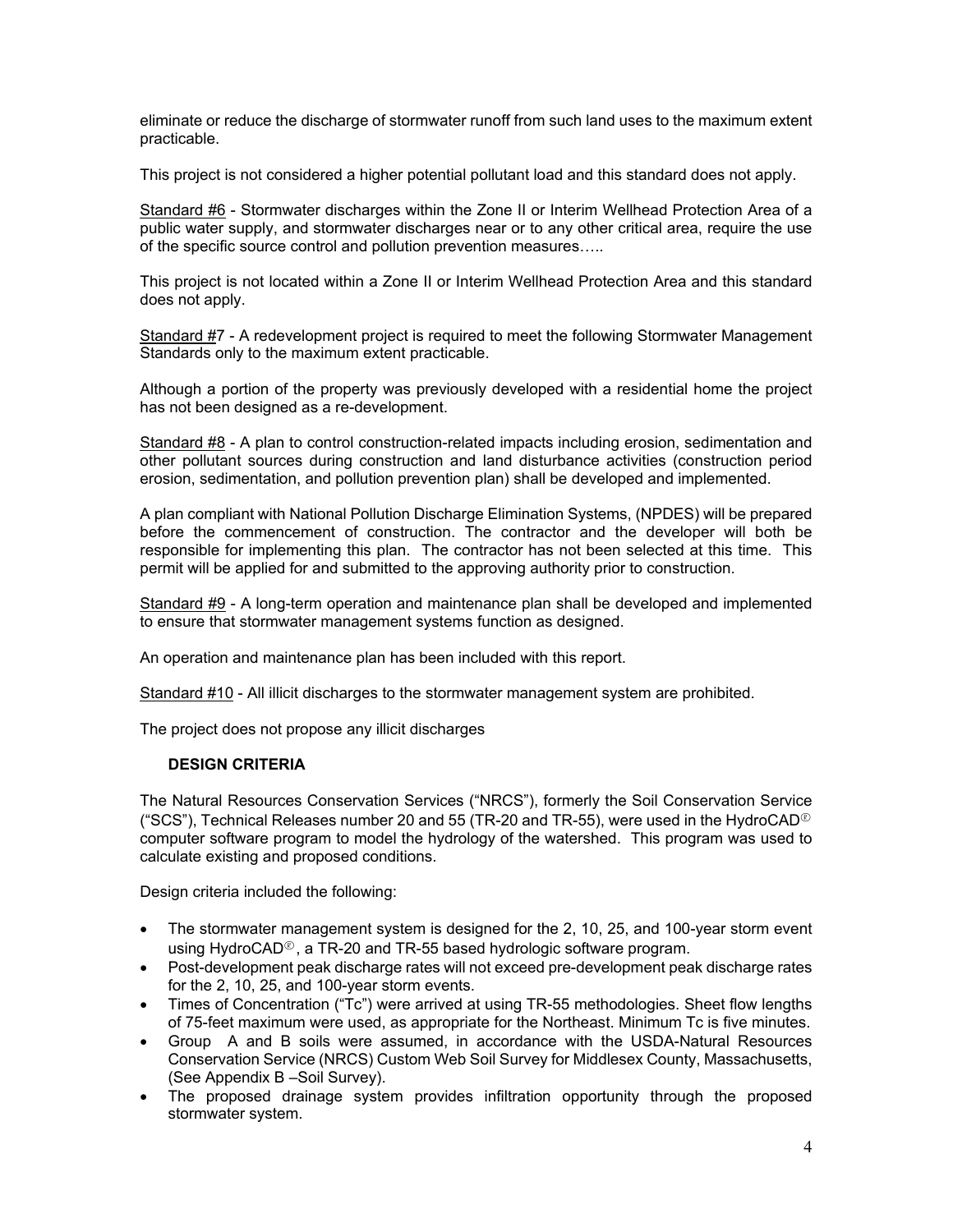- Infiltration structures are design so that there is a minimum of 2 feet of separation from estimated seasonal high groundwater.
- Any pipe velocities are maintained at a minimum of 2 feet per second ("fps") and a maximum of 12 fps.
- The following rainfall amounts were used:

| Storm Event |  |  |  |  |
|-------------|--|--|--|--|
| 3.20 Inches |  |  |  |  |
| 4.70 Inches |  |  |  |  |
| 6.00 Inches |  |  |  |  |
| 8.50 Inches |  |  |  |  |
|             |  |  |  |  |

#### **Table 1: Type III – 24 Hour Rainfall**

Source: Northeast Regional Climate Center

"Atlas of Precipitation Extremes for the Northeastern United States and Southeastern Canada"

#### **3.0 STORMWATER MANAGEMENT**

#### **Existing Conditions**

There are currently no buildings on the Property. The front half of the Property closest to North Avenue is relatively flat (elevation 130-meadow land with some trees). The rear portion of the property is forested (about 26 percent) and slopes upward from elevation 132 to elevation 170. There is a stone wall along the rear and south side property lines and portions of a stone wall remain along North Avenue. An existing hedge separates the Property from the abutter directly to the north at 273 North Avenue. The Project is not located within a Flood Zone or Riverfront or within 100 feet of a wetland resource area.

Runoff from the sloped wooded area of the Property flows overland, towards a low spot on the southeastern property line, near North Avenue and was historically discharged via an 18-inch drain pipe that ran from the Property directly to the Town's drainage system in North Avenue.

In accordance with the Handbook and the concurrence of municipal staff, DEI based its modeling on the entire watershed that drained to the 18-inch pipe and did not limit its analysis to the Property. As a result, the existing conditions modeling studied a catchment area of approximately 16 acres in order to determine flow to North Avenue under current conditions. Like the Property, the overall watershed is wooded with single family residences and slopes down to the middle of the Property.

DEI understands that shortly after Polymath purchased the Property in late 2012, the Town, without notice to Polymath, disconnected the 18-inch drain pipe from the Town's drainage system. Made aware of this disconnection during the planning stages of this project, DEI accordingly based its existing conditions drainage analysis on existing conditions; that is, with no connection between the Property and the Town's drainage system in Route 117 via the 18-inch pipe.

As a result, it was determined through modeling that runoff from the watershed in all of the storm events will likely pond in the southeastern corner of the Property and then runoff onto North Avenue and neighboring properties at approximately elevation 130 in that southeasterly corner of the Property. Runoff entering the neighboring property or North Avenue will drain towards the existing catch basin in North Avenue approximately 50 feet east of the southeasterly corner of the Property.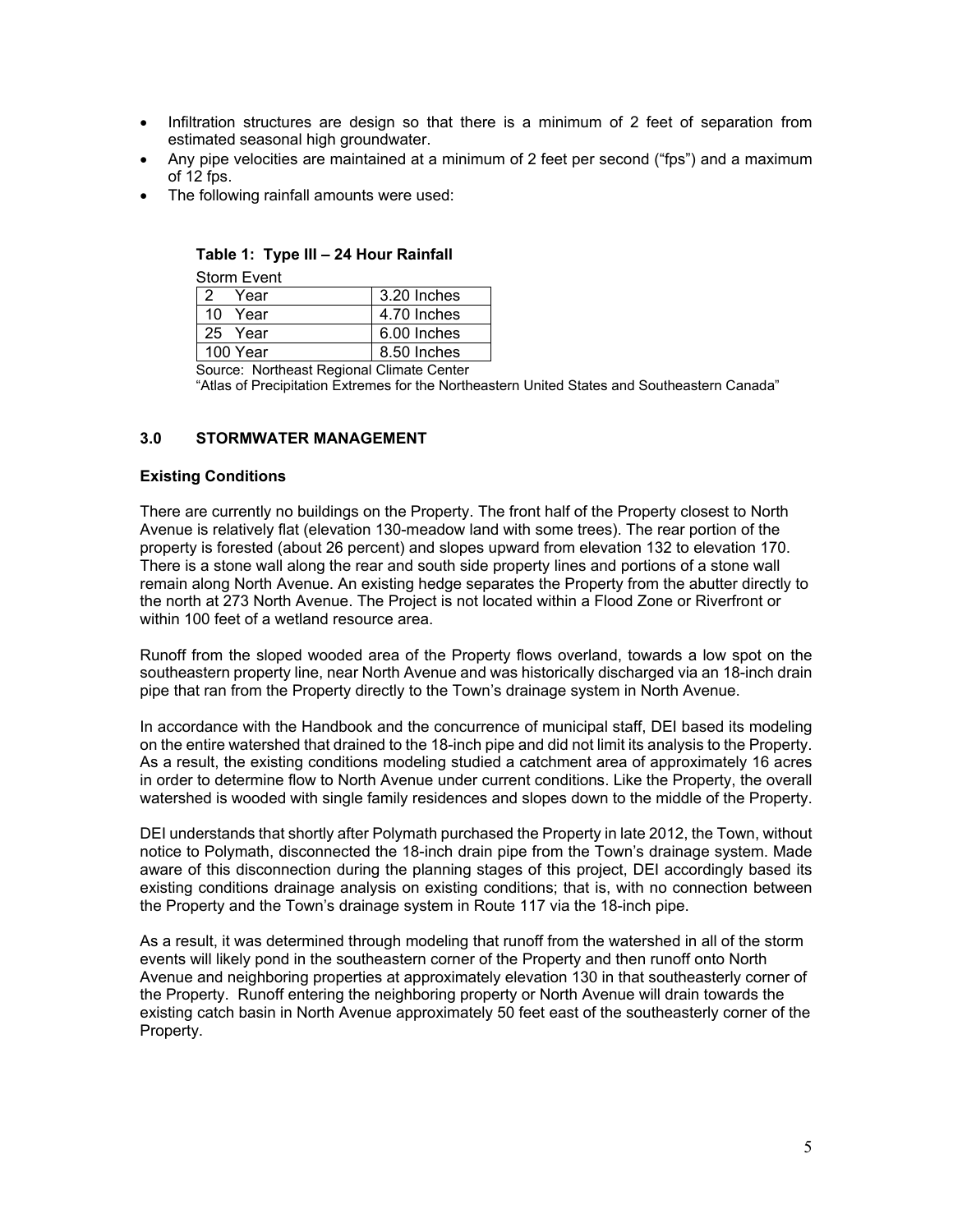## **Proposed Conditions**

The proposed development increases the larger catchments impervious area by approximately 0.69 acres or 4.2 percent. See Table 2 below for a breakdown of the existing and proposed pervious and impervious areas.

|                            | <b>Pervious</b>    | <b>Impervious</b> |
|----------------------------|--------------------|-------------------|
| <b>Existing Conditions</b> | <b>15.27 Acres</b> | 0.83 Acres        |
| <b>Proposed Conditions</b> | <b>14.58 Acres</b> | 1.52 Acres        |

**Table 2: Surface Comparison** 

The total area indicated above represents the entire catchment area that drains to the design point as described above. The proposed site design implements stormwater mitigation measures designed to address the increase in impervious area. Stormwater runoff collected from the property is conveyed as follows:

- 1. Roof runoff is collected via rain gutters and roof leaders and directed to infiltration areas to mitigate peak rates of runoff and mimic current groundwater recharge regimes.
- 2. Driveway and parking area runoff is collected in a closed drainage system with deep sump catch basins and directed to infiltration areas to mitigate peak rates of runoff.

The design point for the system is the existing catch basin located in North Avenue to the southeast of the property.

#### **Subwatershed P-1**

P-1 consists of the upper watershed area that drains through the Property. This subwatershed is 12.89 acres and is largely wooded with single family residences along the roadways to the north and south of the Property.

Runoff from this watershed flows towards the Property and is collected in a subsurface drainage system and directed to an underground infiltration system located under Parking Lot A. Overflow is directed to the proposed drainage system under the driveway.

#### **Subwatershed P-2**

P-2 consists of 2.02 acres of land to the north of the Property. Runoff is directed around the proposed townhouse units and is directed to infiltration areas under Parking Lot C. Overflow is directed to the closed drainage system under the driveway.

#### **Subwatershed P-3**

P-3 consists of the proposed development. Runoff from the buildings is collected and directed to the infiltration areas located under the parking areas. The parking areas and driveways are similarly directed to the infiltration areas. Overflow from the infiltration areas is directed to the closed drainage system under the driveway.

Table 3 indicates the existing and proposed peak rates of runoff and how the proposed project reduces those rates in the proposed conditions to lower than the existing conditions.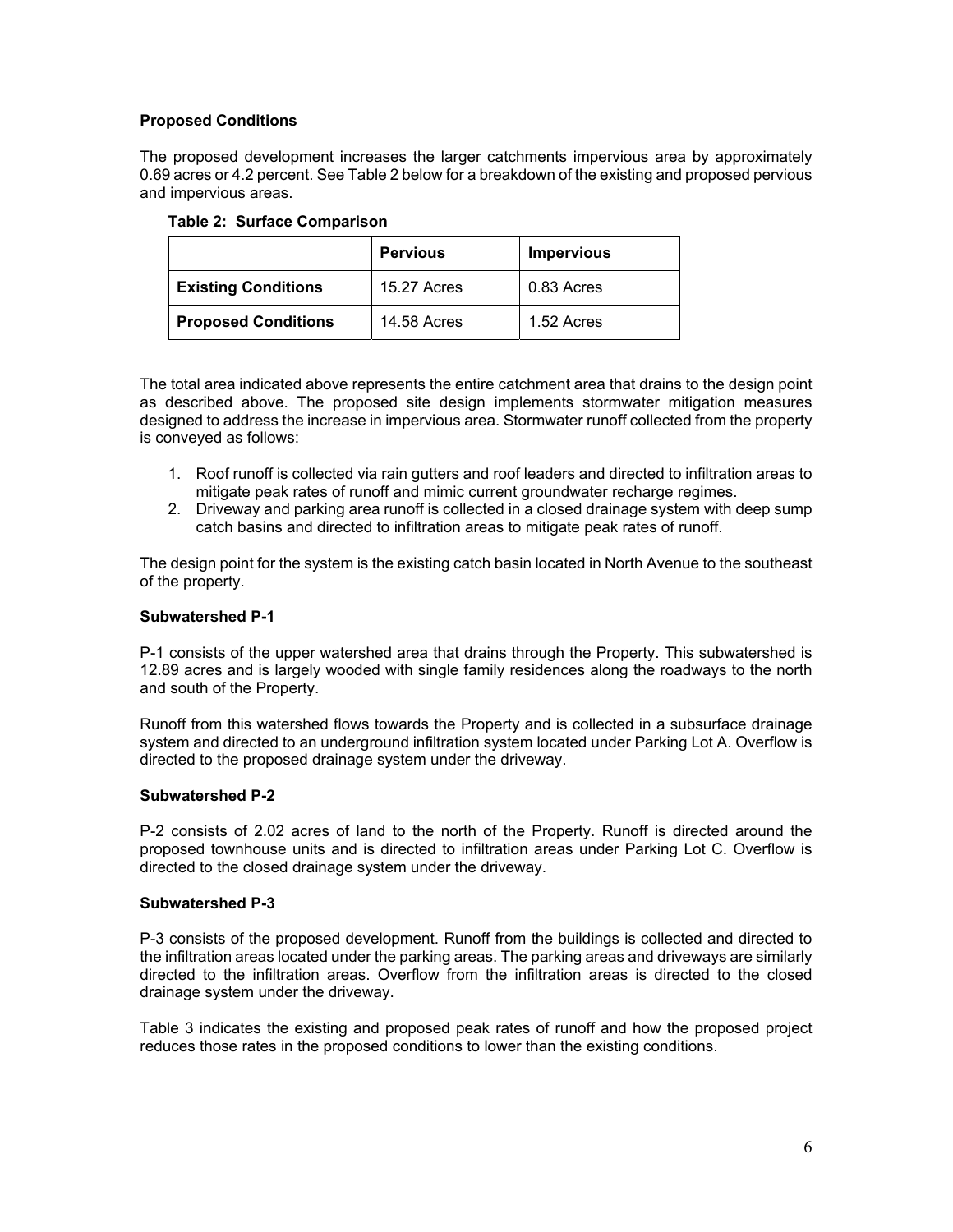**Table 3: Peak Runoff Rates** 

| <b>Point of Analysis, (POA)</b> | 2-Year | 10-Year | 25-Year | 100-Year |
|---------------------------------|--------|---------|---------|----------|
| <b>Existing Runoff (CFS)</b>    | 0.51   | 9.88    | 27.47   | 49.02    |
| <b>Proposed Runoff (CFS)</b>    | 0.00   | 9.73    | 19.76   | 42.57    |

# **4.0 CONCLUSIONS**

Mitigation measures have been designed and specifically tailored to the Property and the project to meet the ten standards and requirements of the Handbook. The design incorporates a closed drainage system with infiltration areas for roof runoff and deep sump catch basins for driveway runoff to remove sediments, replicate peak rate of runoff and infiltrate stormwater.

The proposed stormwater management techniques and systems implemented in this design meet or exceed the Stormwater Management Standards in the Handbook, including controlling the peak rates of runoff and providing TSS removal.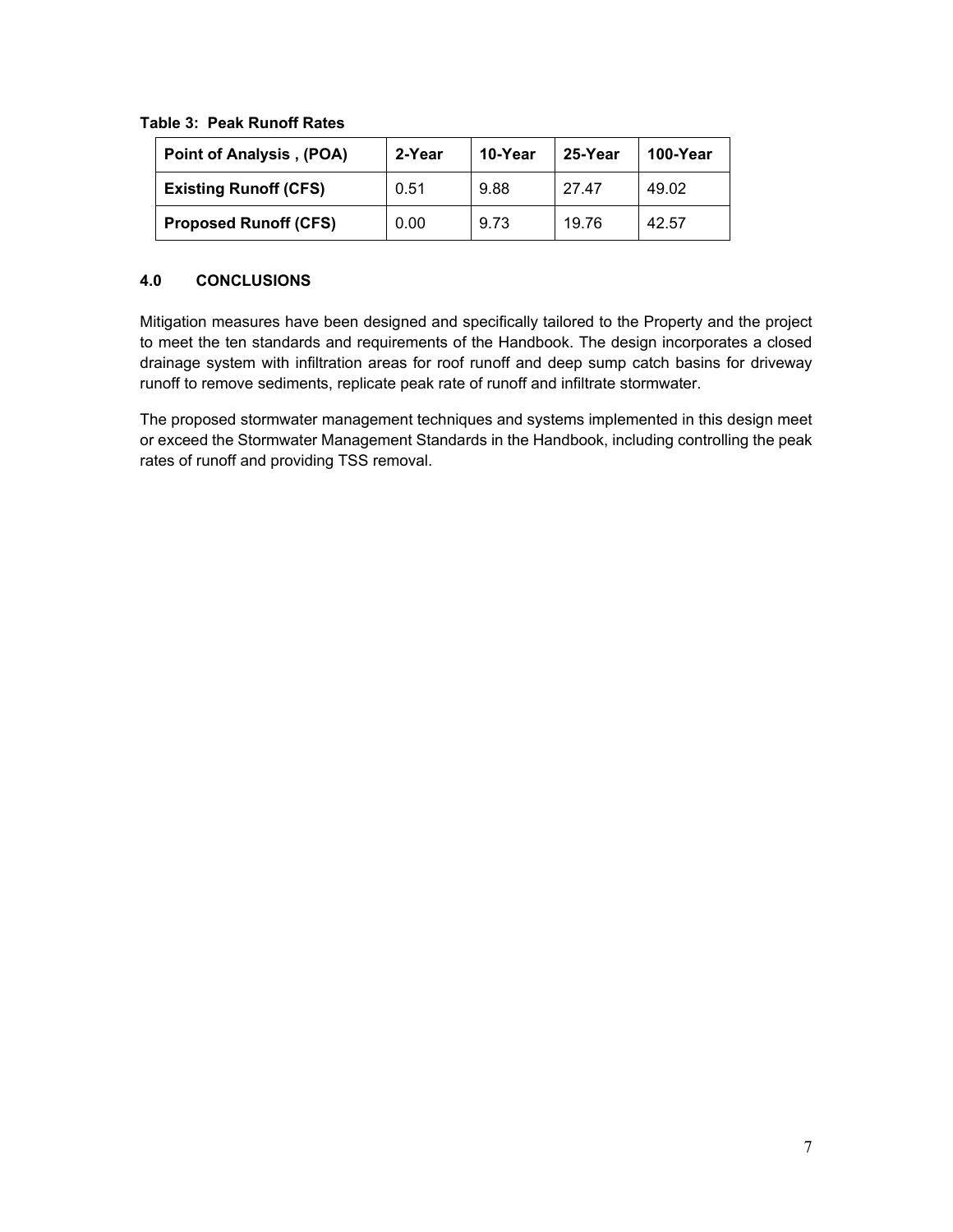# **269 NORTH AVE**

Weston, Massachusetts

December 7, 2015

# **Stormwater Best Management Practices (BMP's) Operation and Maintenance Plan**

Prepared For:

590 Main Street Suite 500 Watertown, Ma. 02472 269 North Ave, LLC



**DESIGN·ENGINEERING·INNOVATION** 14 Spring Street Waltham, MA 02451

DEI #2013-0008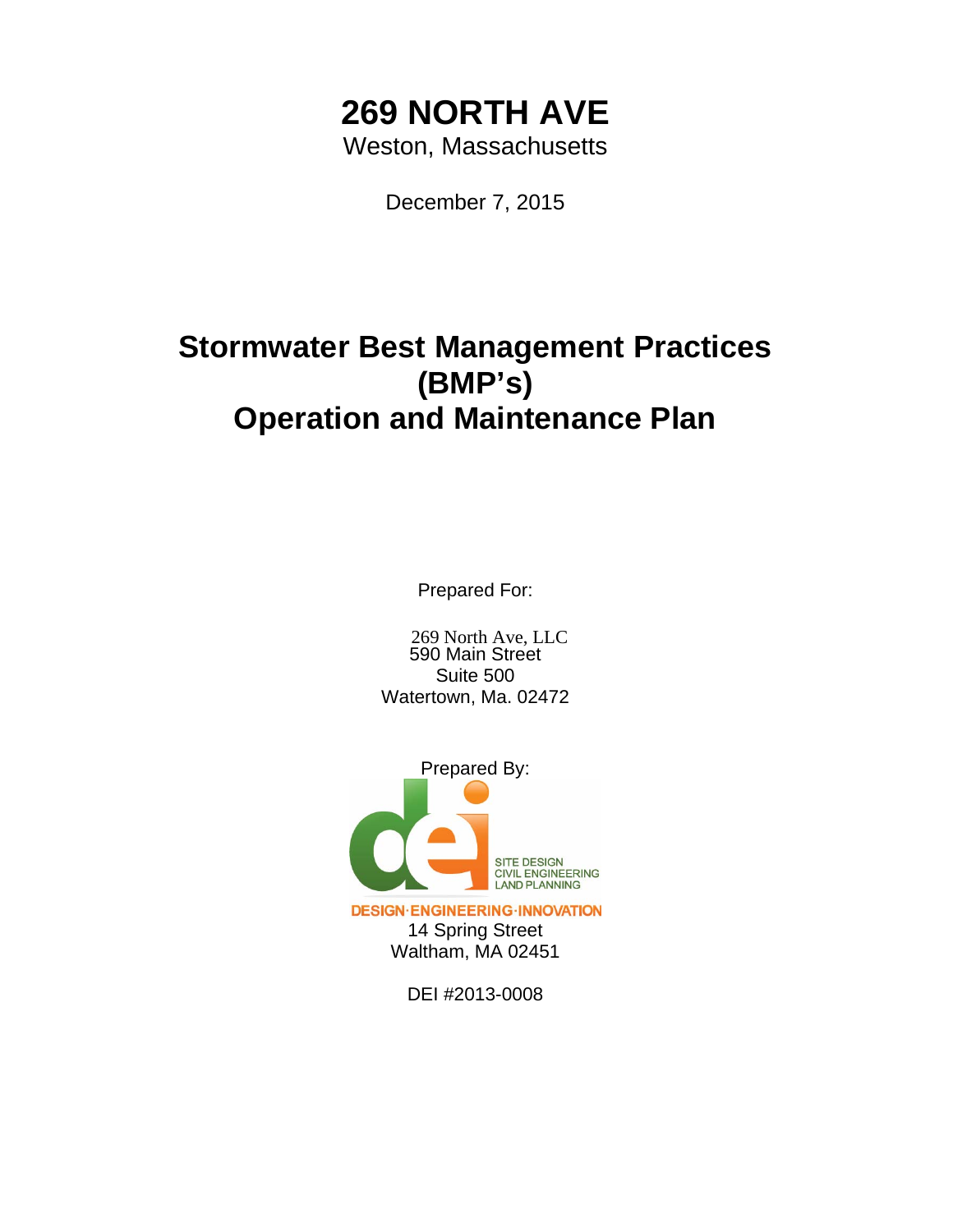# **TABLE OF CONTENTS**

- 1.0 Introduction
- 2.0 Purpose
- 3.0 BMP Description and Location
- 4.0 Inspection and Maintenance Checklist

# **INSPECTION FORMS**

- Form 1 Deep Sump catch basin
- Form 2 Infiltration Basins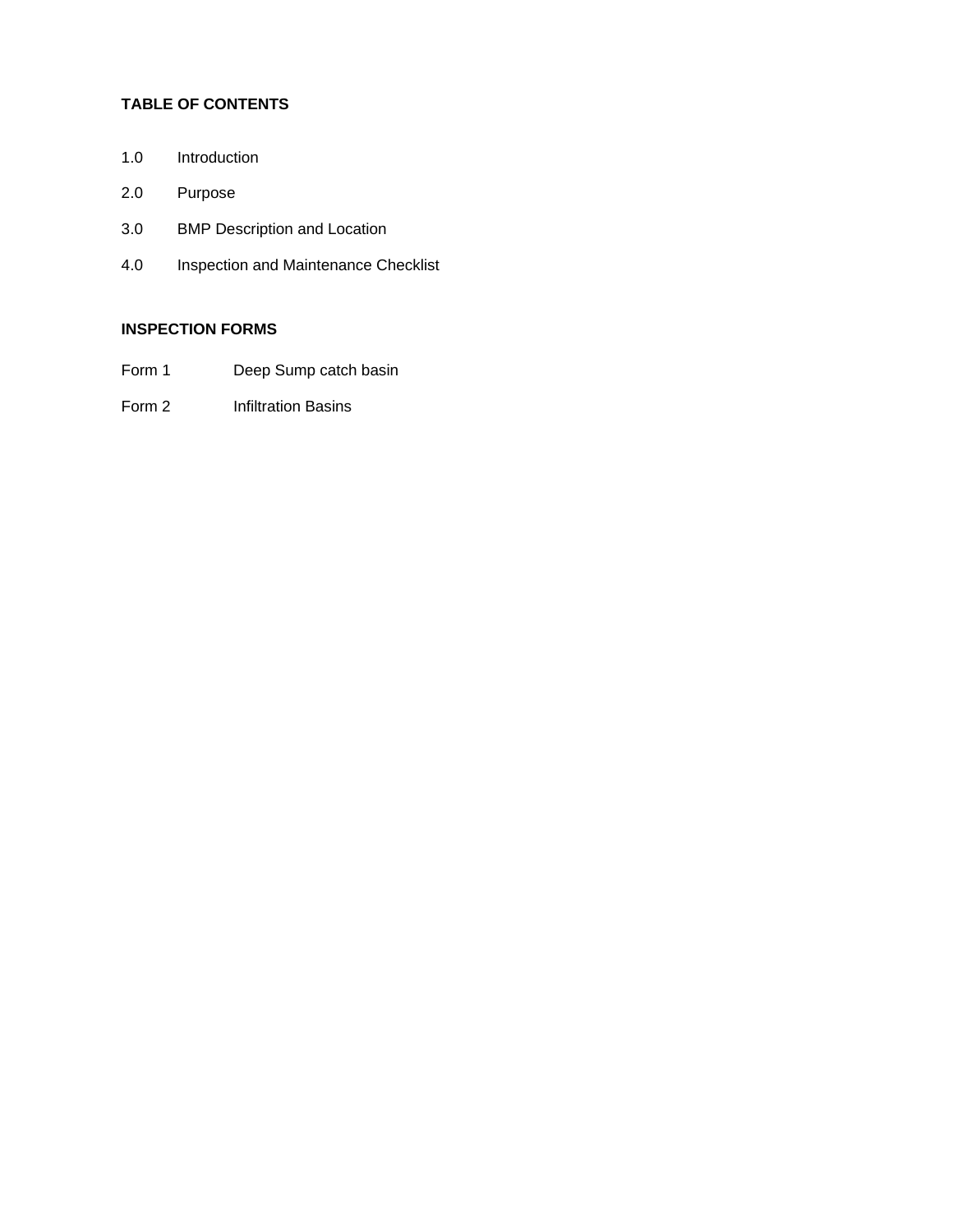## **1.0 INTRODUCTION**

Doyle Engineering, Inc., as part of the site design for the property at 269 North Ave in Weston, Massachusetts, using guidelines implemented by the Department of Environmental Protection in the Commonwealth of Massachusetts, presents this Operation and Maintenance plan. On behalf of 269 North Ave LLC

## **2.0 PURPOSE**

This Operation and Maintenance Plan (O&M Plan) is intended to provide a mechanism for the consistent inspection and maintenance of each BMP installed on the project site. Included in this O&M Plan is a description of each BMP type, the location of each individual BMP and an inspection form for each BMP. The owner of the property is the owner and operator of the stormwater system and is responsible for its upkeep and maintenance.

#### **3.0 BMP DESCRIPTION AND LOCATIONS**

3.1 Deep Sump Catch Basins

There are deep sump catch basins located in the shared driveway and parking areas associated with the proposed development. Deep sump catch basins are designed to remove trash, debris, and coarse sediment from the stormwater runoff.

3.2 Infiltration Basins

Infiltration systems are located under the parking areas for the project. The infiltration systems are constructed using permeable gravel that promotes infiltration. Pretreatment is critical for effective performance of infiltration basins which is why the deep sump catch basins precede the infiltration systems. Runoff from the design storm is stored until it infiltrates through the soil of the basin floor.

#### **4.0 INSPECTION, MAINTENANCE CHECKLIST AND SCHEDULE**

4.1 Deep Sump Catch Basins

The Deep Sump Catch Basin and shall be inspected two times per year to determine the depth of sediment in basin. If the amount of sediment in the bottom of the basin is over 2-feet in depth, then the basin shall be cleaned.

4.2 Infiltration Basin

Infiltration basins shall be inspected twice per year and after any storm event greater than a 2-year event (3.2 inches or greater).

At least twice a year, remove trash, debris and sediment form the basin as necessary; work shall be completed under dry conditions.

- 4.3 Inspections and Record Keeping
	- An inspection form should be filled out each and every time maintenance work is performed
	- A binder should be kept at the North Ave property (Main Condominium Association Building) that contains all of the completed inspection forms and any other related materials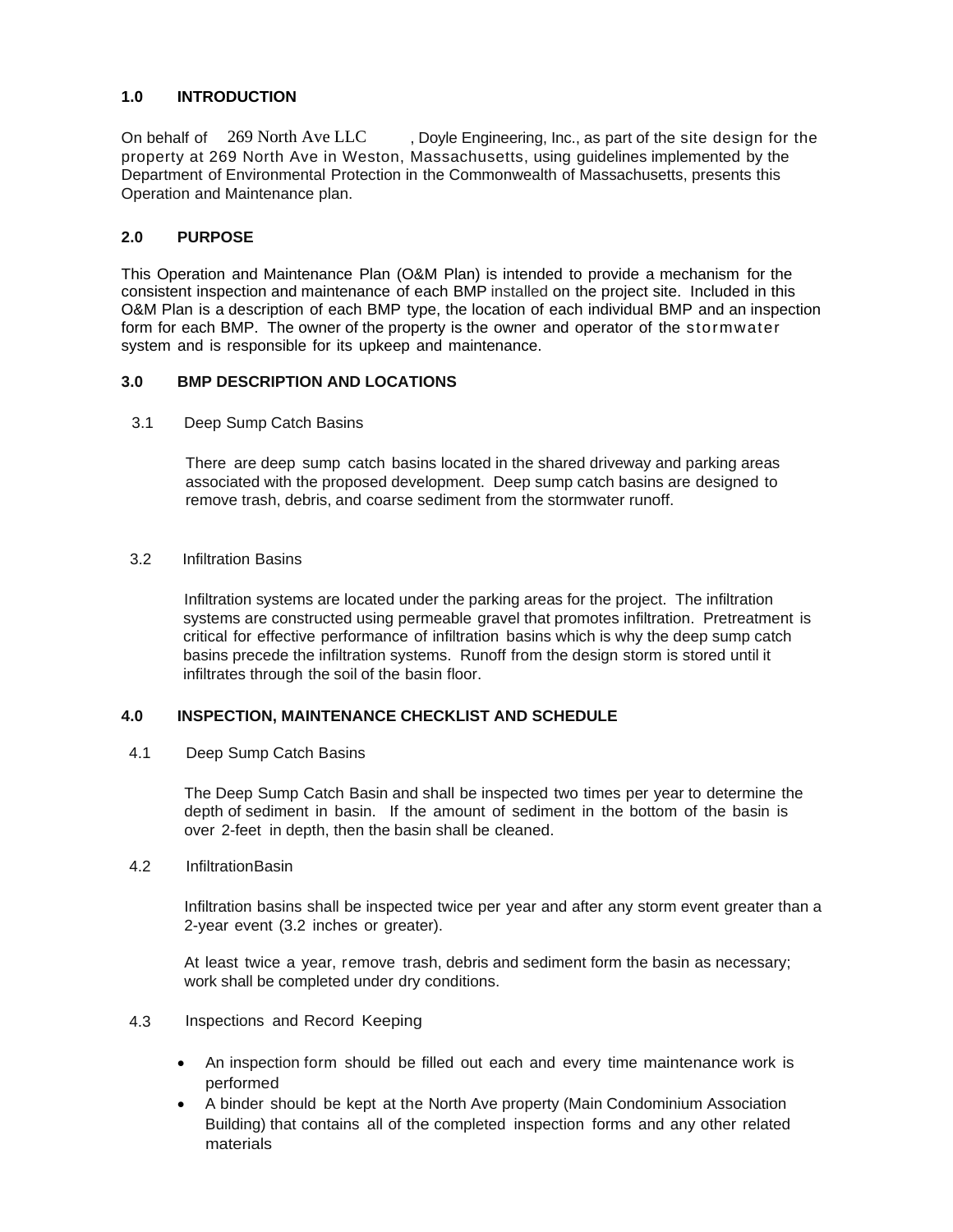- A review of all Operation & Maintenance actions should take place annually to ensure that these stormwater BMPs are being taken care of in the manner illustrated in this Operation & Maintenance Plan.
- All operation and maintenance log forms for the last three years, at a minimum, shall be kept on site.
- The inspection and maintenance schedule may be refined in the future based on the findings and results of this operation and maintenance program or policy.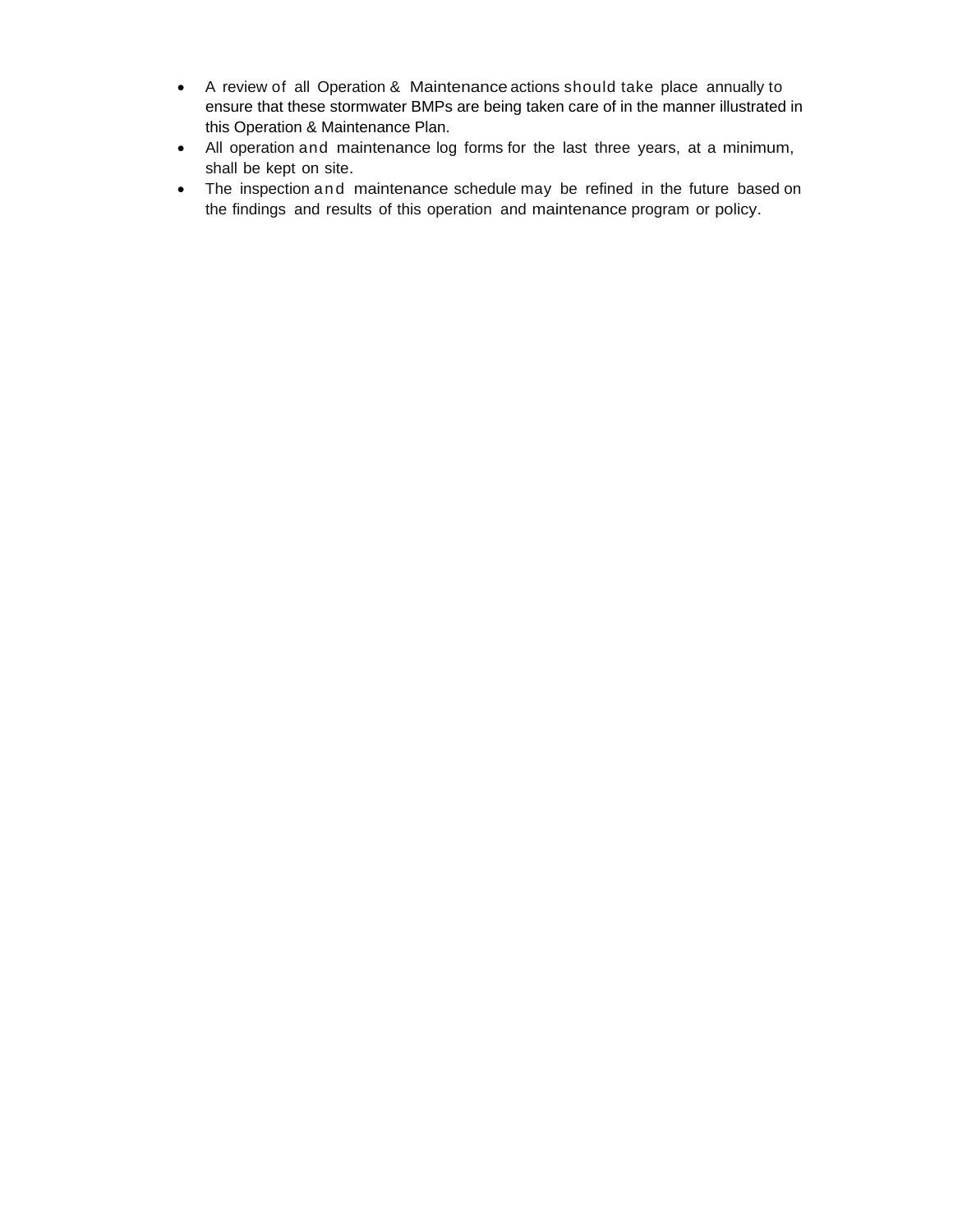# **DEEP SUMP CATCH BASIN**

# **Structure Number:**

| Frequency:    | Inspect and clean deep sump catch basins and<br>leaching galleys in March and November.                                                     |  |  |
|---------------|---------------------------------------------------------------------------------------------------------------------------------------------|--|--|
| Instructions: | Clean unit two times per year or whenever the depth of<br>the deposits is greater than or equal to two feet from<br>the bottom of the basin |  |  |

| Inspected By: | Date: |
|---------------|-------|
|               |       |
|               |       |
|               |       |
|               |       |
|               |       |
|               |       |
|               |       |
|               |       |
|               |       |
|               |       |
|               |       |
|               |       |
|               |       |

| Date | Depth to<br>Basin<br><b>Bottom</b> | Depth to<br>Lowest<br>Invert | Sediment<br>Depth | Actions / Notes |
|------|------------------------------------|------------------------------|-------------------|-----------------|
|      |                                    |                              |                   |                 |
|      |                                    |                              |                   |                 |
|      |                                    |                              |                   |                 |
|      |                                    |                              |                   |                 |
|      |                                    |                              |                   |                 |
|      |                                    |                              |                   |                 |
|      |                                    |                              |                   |                 |
|      |                                    |                              |                   |                 |
|      |                                    |                              |                   |                 |
|      |                                    |                              |                   |                 |
|      |                                    |                              |                   |                 |
|      |                                    |                              |                   |                 |
|      |                                    |                              |                   |                 |
|      |                                    |                              |                   |                 |